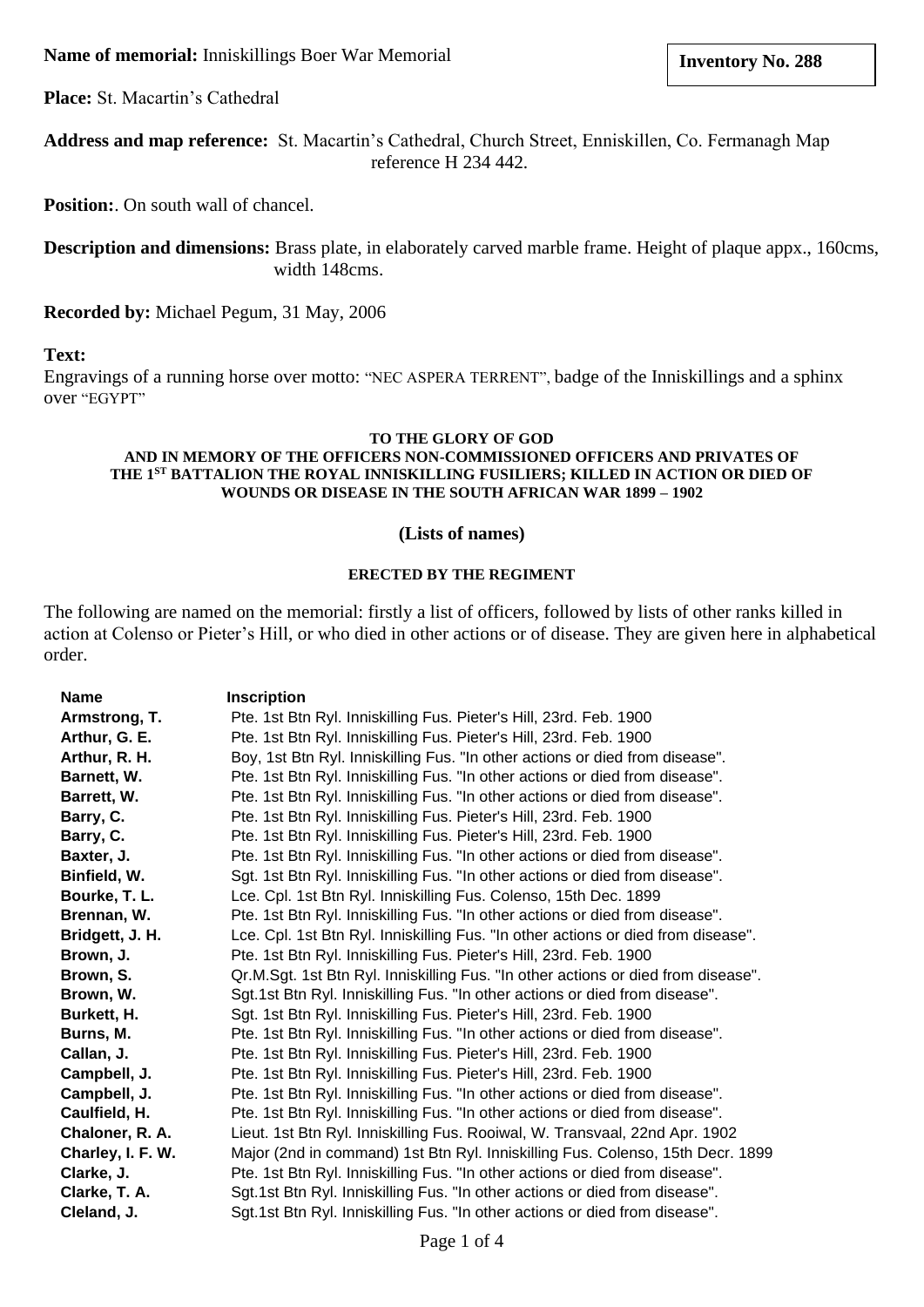**Collins, S.** Pte. 1st Btn Ryl. Inniskilling Fus. "In other actions or died from disease". **Cotter, W.** Pte. 1st Btn Ryl. Inniskilling Fus. "In other actions or died from disease". **Craig, D. Pte. 1st Btn Ryl. Inniskilling Fus. Pieter's Hill, 23rd. Feb. 1900 Crawley, J.** Pte. 1st Btn Ryl. Inniskilling Fus. "In other actions or died from disease". **Cubbinson, J.** Pte. 1st Btn Ryl. Inniskilling Fus. Pieter's Hill, 23rd. Feb. 1900 **Culley, E.** Pte. 1st Btn Ryl. Inniskilling Fus. Pieter's Hill, 23rd. Feb. 1900 **Darley, J.** Pte. 1st Btn Ryl. Inniskilling Fus. "In other actions or died from disease". **Dawson, A.** Pte. 1st Btn Ryl. Inniskilling Fus. "In other actions or died from disease". **Devenney, P.** Pte. 1st Btn Ryl. Inniskilling Fus. "In other actions or died from disease". **Devenney, P.** Pte. 1st Btn Ryl. Inniskilling Fus. "In other actions or died from disease". **Devenney, W.** Pte. 1st Btn Ryl. Inniskilling Fus. "In other actions or died from disease". **Devin, W.** Lce.Cpl. 1st Btn Ryl. Inniskilling Fus. Pieter's Hill, 23rd. Feb. 1900 **Devlin, J.** Pte. 1st Btn Ryl. Inniskilling Fus. Pieter's Hill, 23rd. Feb. 1900 **Dillon, J.** Dmr. 1st Btn Ryl. Inniskilling Fus. "In other actions or died from disease". **Dobbin, S.** Lce. Cpl. 1st Btn Ryl. Inniskilling Fus. Colenso, 15th Dec. 1899 **Doherty, E.** Pte. 1st Btn Ryl. Inniskilling Fus. Pieter's Hill, 23rd. Feb. 1900 **Donegan, W.** Pte. 1st Btn Ryl. Inniskilling Fus. "In other actions or died from disease". **Dougan, G.** Pte. 1st Btn Ryl. Inniskilling Fus. Pieter's Hill, 23rd. Feb. 1900 **Doughert, W.** Pte. 1st Btn Ryl. Inniskilling Fus. "In other actions or died from disease". **Dowds, G.** Pte. 1st Btn Ryl. Inniskilling Fus. Pieter's Hill, 23rd. Feb. 1900 **Espey, W.** Pte. 1st Btn Ryl. Inniskilling Fus. Pieter's Hill, 23rd. Feb. 1900 **Farnen, J.** Pte. 1st Btn Ryl. Inniskilling Fus. "In other actions or died from disease". **Feeley, J. Pte. 1st Btn Ryl. Inniskilling Fus. Pieter's Hill, 23rd. Feb. 1900** Fitzsimmons, H. Lce. Cpl. 1st Btn Ryl. Inniskilling Fus. "In other actions or died from disease". **Flynn, J.** Cpl. 1st Btn Ryl. Inniskilling Fus. Pieter's Hill, 23rd. Feb. 1900 Gallagher, E. Pte. 1st Btn Ryl. Inniskilling Fus. Pieter's Hill, 23rd. Feb. 1900 Gallagher, J. Lce.Cpl. 1st Btn Ryl. Inniskilling Fus. Pieter's Hill, 23rd. Feb. 1900 Gibton, W. L. P. Capt. 1st Btn Ryl. Inniskilling Fus. Ladysmith, 19th March, 1900 **Gilligan, T.** Lce.Cpl. 1st Btn Ryl. Inniskilling Fus. Pieter's Hill, 23rd. Feb. 1900 **Goodman, T.** Pte. 1st Btn Ryl. Inniskilling Fus. "In other actions or died from disease". Gordon, W. J. Pte. 1st Btn Ryl. Inniskilling Fus. Pieter's Hill, 23rd. Feb. 1900 Guy, D. **Bugger Blugger Pte.** 1st Btn Ryl. Inniskilling Fus. Pieter's Hill, 23rd. Feb. 1900 Hamilton, R. Pte. 1st Btn Ryl. Inniskilling Fus. Pieter's Hill, 23rd. Feb. 1900 **Hamps, C.** Pte. 1st Btn Ryl. Inniskilling Fus. "In other actions or died from disease". Harrison, J. Sgt. 1st Btn Ryl. Inniskilling Fus. Pieter's Hill, 23rd. Feb. 1900 **Henderson, J.** Pte. 1st Btn Ryl. Inniskilling Fus. Colenso, 15th Dec. 1899 Henderson, R. Pte. 1st Btn Ryl. Inniskilling Fus. Pieter's Hill, 23rd. Feb. 1900 Hickey, J. Pte. 1st Btn Ryl. Inniskilling Fus. Colenso, 15th Dec. 1899 Hill, W. Pte. 1st Btn Ryl. Inniskilling Fus. Colenso, 15th Dec. 1899 Hillier, W. Pte. 1st Btn Ryl. Inniskilling Fus. Pieter's Hill, 23rd. Feb. 1900 **Hood, T.** Lce. Sgt. 1st Btn Ryl. Inniskilling Fus. Pieter's Hill, 23rd. Feb. 1900 Hughes, M. Pte. 1st Btn Ryl. Inniskilling Fus. "In other actions or died from disease". **Humphries, J.** Pte. 1st Btn Ryl. Inniskilling Fus. Pieter's Hill, 23rd. Feb. 1900 Hutton, S. H. 2nd. Lieut. 1st Btn Ryl. Inniskilling Fus. Ladysmith, 15th April, 1900 **Hyndsman, J.** Pte. 1st Btn Ryl. Inniskilling Fus. "In other actions or died from disease". **Ireland, J.** Sgt. 1st Btn Ryl. Inniskilling Fus. Colenso, 15th Dec. 1899 **Irwin, W. Pte. 1st Btn Ryl. Inniskilling Fus. Pieter's Hill, 23rd. Feb. 1900 Jones, W. J.** Pte. 1st Btn Ryl. Inniskilling Fus. Pieter's Hill, 23rd. Feb. 1900 **Joyce, J.** Pte. 1st Btn Ryl. Inniskilling Fus. Pieter's Hill, 23rd. Feb. 1900 Kavanagh, M. Pte. 1st Btn Ryl. Inniskilling Fus. "In other actions or died from disease". Kavanagh, M. Pte. 1st Btn Ryl. Inniskilling Fus. "In other actions or died from disease". Kavanagh, P. Pte. 1st Btn Ryl. Inniskilling Fus. Pieter's Hill, 23rd. Feb. 1900 Keegan, J. Pte. 1st Btn Ryl. Inniskilling Fus. "In other actions or died from disease". Kelly, T. **Kelly, T.** Lce. Cpl. 1st Btn Ryl. Inniskilling Fus. Colenso, 15th Dec. 1899 Kennedy, M. Pte. 1st Btn Ryl. Inniskilling Fus. Colenso, 15th Dec. 1899 Kincaid, D. Pte. 1st Btn Ryl. Inniskilling Fus. Colenso, 15th Dec. 1899 Leahy, D. **Phe.** 1st Btn Ryl. Inniskilling Fus. "In other actions or died from disease". Leith, H. Pte. 1st Btn Ryl. Inniskilling Fus. Colenso, 15th Dec. 1899 Linton, G. Pte. 1st Btn Ryl. Inniskilling Fus. Pieter's Hill, 23rd. Feb. 1900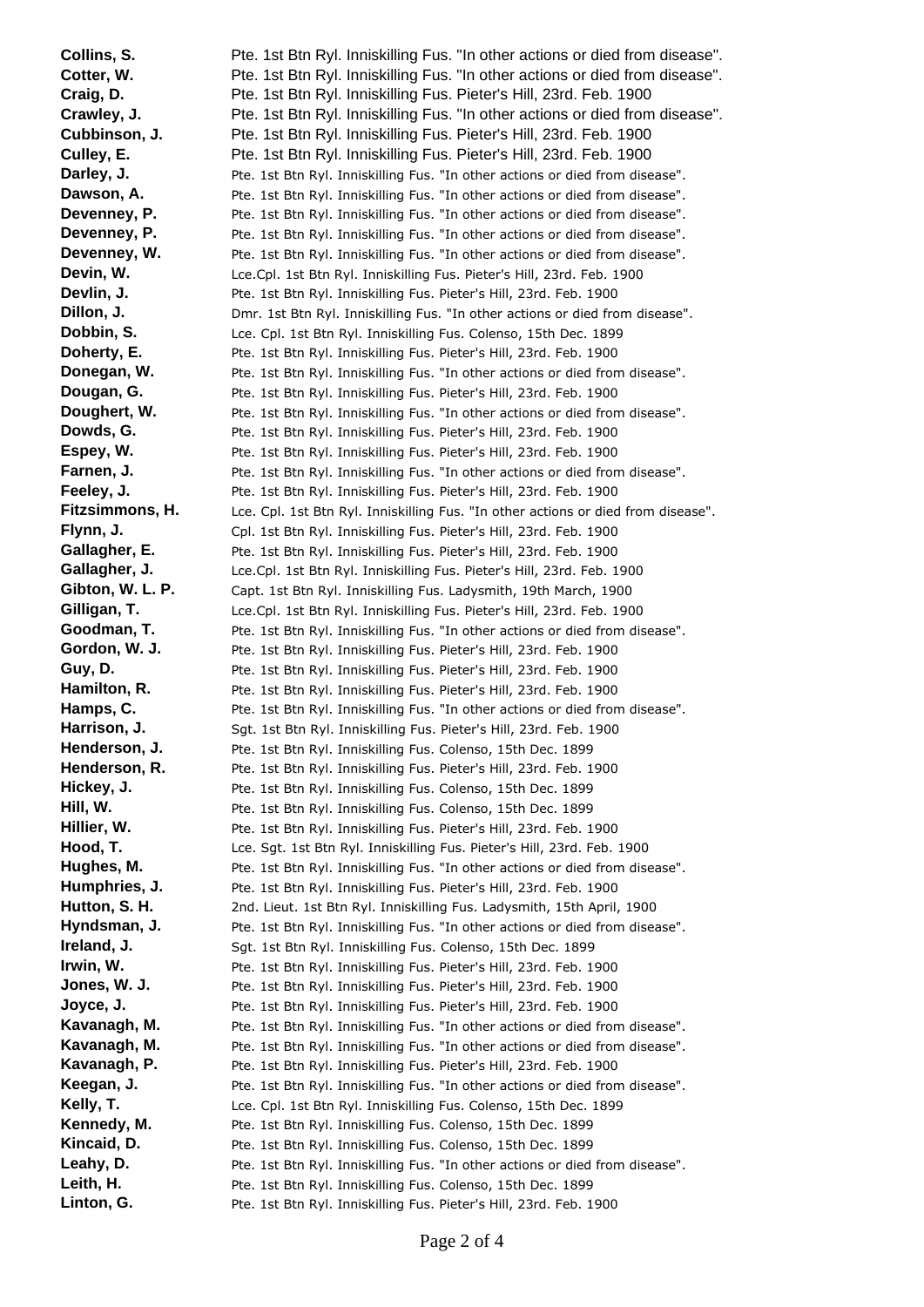Loftus, F. C. Capt. 1st Btn Ryl. Inniskilling Fus. Colenso, 15th December 1899 Loughlin, C. Pte. 1st Btn Ryl. Inniskilling Fus. "In other actions or died from disease". Lowry, J. T. **Lieut.** 1st Btn Ryl. Inniskilling Fus. London, 19 Sept. 1900 **MacLachlan, Donald** Capt. 1st Btn Ryl. Inniskilling Fus. Spion Kop, 21st Jany. 1900 **Magee, A.** Pte. 1st Btn Ryl. Inniskilling Fus. "In other actions or died from disease". **Maguire, J.** Pte. 1st Btn Ryl. Inniskilling Fus. Pieter's Hill, 23rd. Feb. 1900 **Mahoney, R.** Pte. 1st Btn Ryl. Inniskilling Fus. Pieter's Hill, 23rd. Feb. 1900 **Malone, J.** Pte. 1st Btn Ryl. Inniskilling Fus. Pieter's Hill, 23rd. Feb. 1900 **McAvinney, G.** Pte. 1st Btn Ryl. Inniskilling Fus. "In other actions or died from disease". **McBriars, S.** Pte. 1st Btn Ryl. Inniskilling Fus. Pieter's Hill, 23rd. Feb. 1900 **McBride, J.** Pte. 1st Btn Ryl. Inniskilling Fus. "In other actions or died from disease". McCauley, R. Pte. 1st Btn Ryl. Inniskilling Fus. Colenso, 15th Dec. 1899 **McClaren, J.** Pte. 1st Btn Ryl. Inniskilling Fus. Pieter's Hill, 23rd. Feb. 1900 **McClelland, J.** Pte. 1st Btn Ryl. Inniskilling Fus. Pieter's Hill, 23rd. Feb. 1900 **McClure, W.** Pte. 1st Btn Ryl. Inniskilling Fus. Pieter's Hill, 23rd. Feb. 1900 **McCormick, J.** Pte. 1st Btn Ryl. Inniskilling Fus. "In other actions or died from disease". **McCready, J.** Pte. 1st Btn Ryl. Inniskilling Fus. "In other actions or died from disease". **McDaid, J.** Pte. 1st Btn Ryl. Inniskilling Fus. Pieter's Hill, 23rd. Feb. 1900 **McDowell, P. J.** Pte. 1st Btn Ryl. Inniskilling Fus. Pieter's Hill, 23rd. Feb. 1900 **McEvoy, R.** Pte. 1st Btn Ryl. Inniskilling Fus. Pieter's Hill, 23rd. Feb. 1900 McGarry, J. Pte. 1st Btn Ryl. Inniskilling Fus. Colenso, 15th Dec. 1899 **McGarry, W.** Pte. 1st Btn Ryl. Inniskilling Fus. "In other actions or died from disease". McGhee, J. Sgt. 1st Btn Ryl. Inniskilling Fus. Colenso, 15th Dec. 1899 **McGiffen, J.** Pte. 1st Btn Ryl. Inniskilling Fus. "In other actions or died from disease". McGinty, A. Pte. 1st Btn Ryl. Inniskilling Fus. Colenso, 15th Dec. 1899 **McGrath, T.** Pte. 1st Btn Ryl. Inniskilling Fus. Pieter's Hill, 23rd. Feb. 1900 **McGuire, J.** Pte. 1st Btn Ryl. Inniskilling Fus. "In other actions or died from disease". **McManus, E.** Pte. 1st Btn Ryl. Inniskilling Fus. "In other actions or died from disease". **McManus, J.** Pte. 1st Btn Ryl. Inniskilling Fus. "In other actions or died from disease". McMullan, J. Pte. 1st Btn Ryl. Inniskilling Fus. Colenso, 15th Dec. 1899 **McQuillan, J.** Pte. 1st Btn Ryl. Inniskilling Fus. Colenso, 15th Dec. 1899 **McShane, R.** Pte. 1st Btn Ryl. Inniskilling Fus. "In other actions or died from disease". **Meehan, J.** Pte. 1st Btn Ryl. Inniskilling Fus. Pieter's Hill, 23rd. Feb. 1900 **Miller, A. R.** 2nd. Lieut. 1st Btn Ryl. Inniskilling Fus. Kaffir Kop, O.R.C. 15th May, 1902 **Milligan, W.** Pte. 1st Btn Ryl. Inniskilling Fus. Pieter's Hill, 23rd. Feb. 1900 **Mooney, P.** Sgt.1st Btn Ryl. Inniskilling Fus. "In other actions or died from disease". **Moore, T.** Pte. 1st Btn Ryl. Inniskilling Fus. Pieter's Hill, 23rd. Feb. 1900 **Moorhead, J.** Pte. 1st Btn Ryl. Inniskilling Fus. "In other actions or died from disease". **Morley, G. W.** Lieut. 1st Btn Ryl. Inniskilling Fus. Mooi River, 11th April, 1900 **Morrison, J.** Pte. 1st Btn Ryl. Inniskilling Fus. Pieter's Hill, 23rd. Feb. 1900 **Muldoon, W.** Pte. 1st Btn Ryl. Inniskilling Fus. "In other actions or died from disease". **Mulholland, R.** Pte. 1st Btn Ryl. Inniskilling Fus. "In other actions or died from disease". **Mullan, J.** Lce.Cpl. 1st Btn Ryl. Inniskilling Fus. Pieter's Hill, 23rd. Feb. 1900 **Mullen, T.** Pte. 1st Btn Ryl. Inniskilling Fus. Pieter's Hill, 23rd. Feb. 1900 **Murphy, C.** Pte. 1st Btn Ryl. Inniskilling Fus. "In other actions or died from disease". **Nash, L.** Pte. 1st Btn Ryl. Inniskilling Fus. "In other actions or died from disease". **Nesbitt, G.** Pte. 1st Btn Ryl. Inniskilling Fus. Pieter's Hill, 23rd. Feb. 1900 **Nixon, W.** Pte. 1st Btn Ryl. Inniskilling Fus. "In other actions or died from disease". **Noble, J.** Pte. 1st Btn Ryl. Inniskilling Fus. "In other actions or died from disease". **Nolan, W.** Pte. 1st Btn Ryl. Inniskilling Fus. "In other actions or died from disease". **O'Brien, J.** Pte. 1st Btn Ryl. Inniskilling Fus. "In other actions or died from disease". **O'Brien, W.** Pte. 1st Btn Ryl. Inniskilling Fus. Pieter's Hill, 23rd. Feb. 1900 **O'Loan, B.** Pte. 1st Btn Ryl. Inniskilling Fus. "In other actions or died from disease". **Orr, J.** Pte. 1st Btn Ryl. Inniskilling Fus. Pieter's Hill, 23rd. Feb. 1900 **Owens, E.** Pte. 1st Btn Ryl. Inniskilling Fus. Pieter's Hill, 23rd. Feb. 1900 Parker, J. C. C. Cpl. 1st Btn Ryl. Inniskilling Fus. Pieter's Hill, 23rd. Feb. 1900 Payne, F. Pte. 1st Btn Ryl. Inniskilling Fus. Pieter's Hill, 23rd. Feb. 1900 **Poulton, C. J.** Pte. 1st Btn Ryl. Inniskilling Fus. Pieter's Hill, 23rd. Feb. 1900 **Prior, S.** Pte. 1st Btn Ryl. Inniskilling Fus. "In other actions or died from disease".